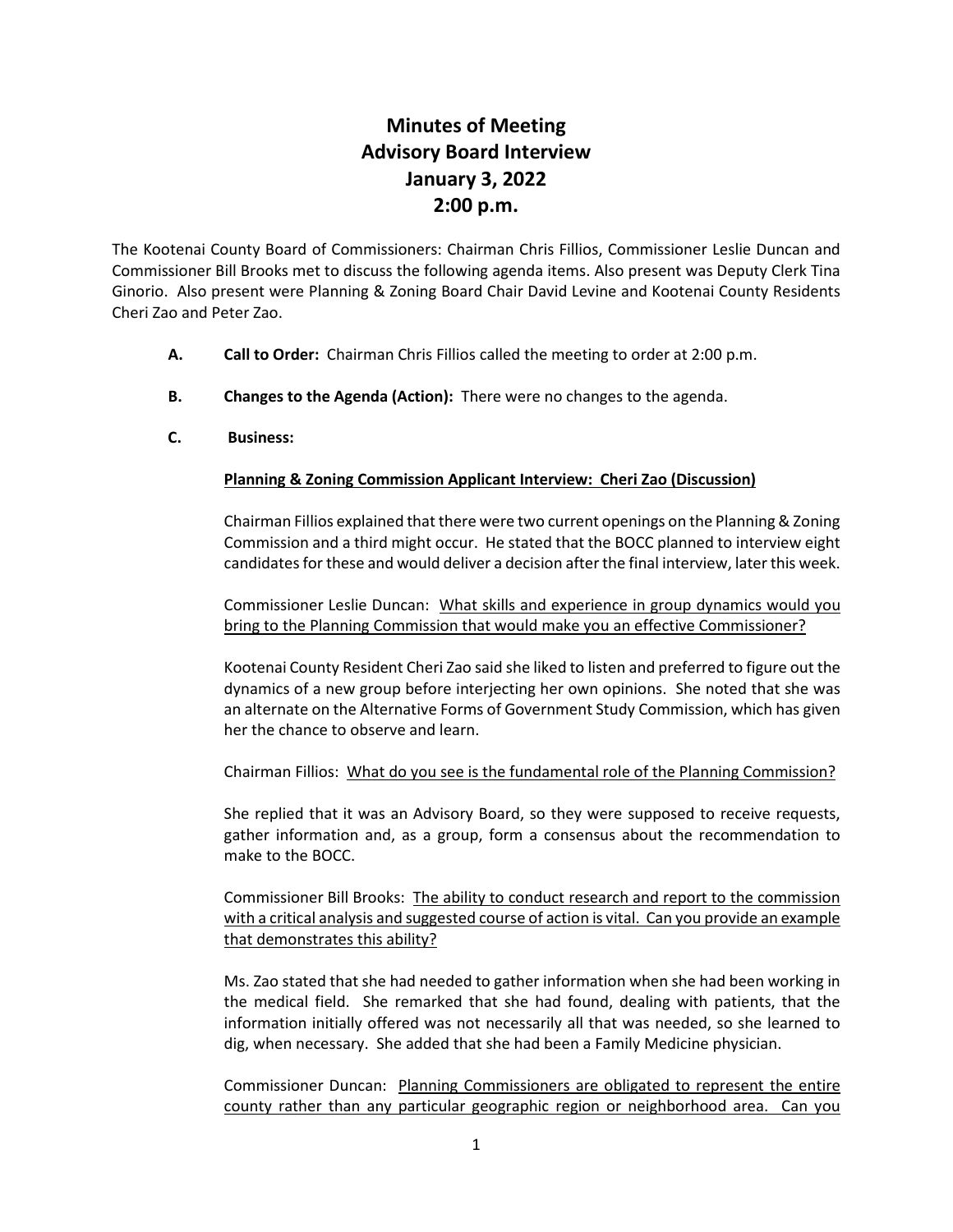provide an example that demonstrates your ability to represent the welfare or well-being of the general public?

She commented that she had also worked in education, teaching anatomy and physiology, as well as cadaver dissection. She said she worked with people from all sorts of socio-economic backgrounds and encouraged each to reach their maximum achievements.

Chairman Fillios: An effective Planning Commission requires members from all walks of life to ensure that the entire community is well represented. Would you share why you believe your background or experience would be a helpful addition to the Commission?

Ms. Zao commented that she liked to learn new things. She said she lived in an agricultural/suburban area, surrounded by rural territory and had observed how residents valued the opportunities to enjoy their chosen surroundings. She said that growth needed management to protect these things.

Commissioner Brooks: Effective Planning Commissioners have certain common traits such as the ability to: express oneself clearly and concisely in public; listen to opposing views and still keep a clear focus on where the real public interest lies (objectivity); keep an open mind to new issues; define what's really at issue on any matter; take the long view; and assemble information and use it to make meaningful recommendations. Can you give us an example of a useful trait you would bring to the Commission?

She said she was constantly making efforts to improve her ability to speak in public. She pointed out that medical professionals were trained listeners, so she felt she had strong abilities in that area.

Commissioner Duncan: Why are you applying for the Planning & Zoning Commission?

Ms. Zao said that her work with the Alternative Forms of County Government Study Group had sparked her interest in this type of service to the community. She remarked that she would like to be able to offer assistance in a proactive way in the challenges the County was facing with rapid growth.

Chairman Fillios: What are the biggest issues Kootenai County is facing?

She said it was growth.

Commissioner Brooks: What are your thoughts regarding the balance between growth versus private property rights?

Ms. Zao discussed changes in zoning rules over the years, orange paint on trees used to indicate "no trespassing," and the definition of nuisance behavior. She said people had the right to enjoy their own properties and this needed to be considered when new growth encroached on existing dwellings.

Commissioner Duncan: What are your thoughts on the time it currently takes for building permits to be approved? It used to be two to three weeks; now it is about 3 months.